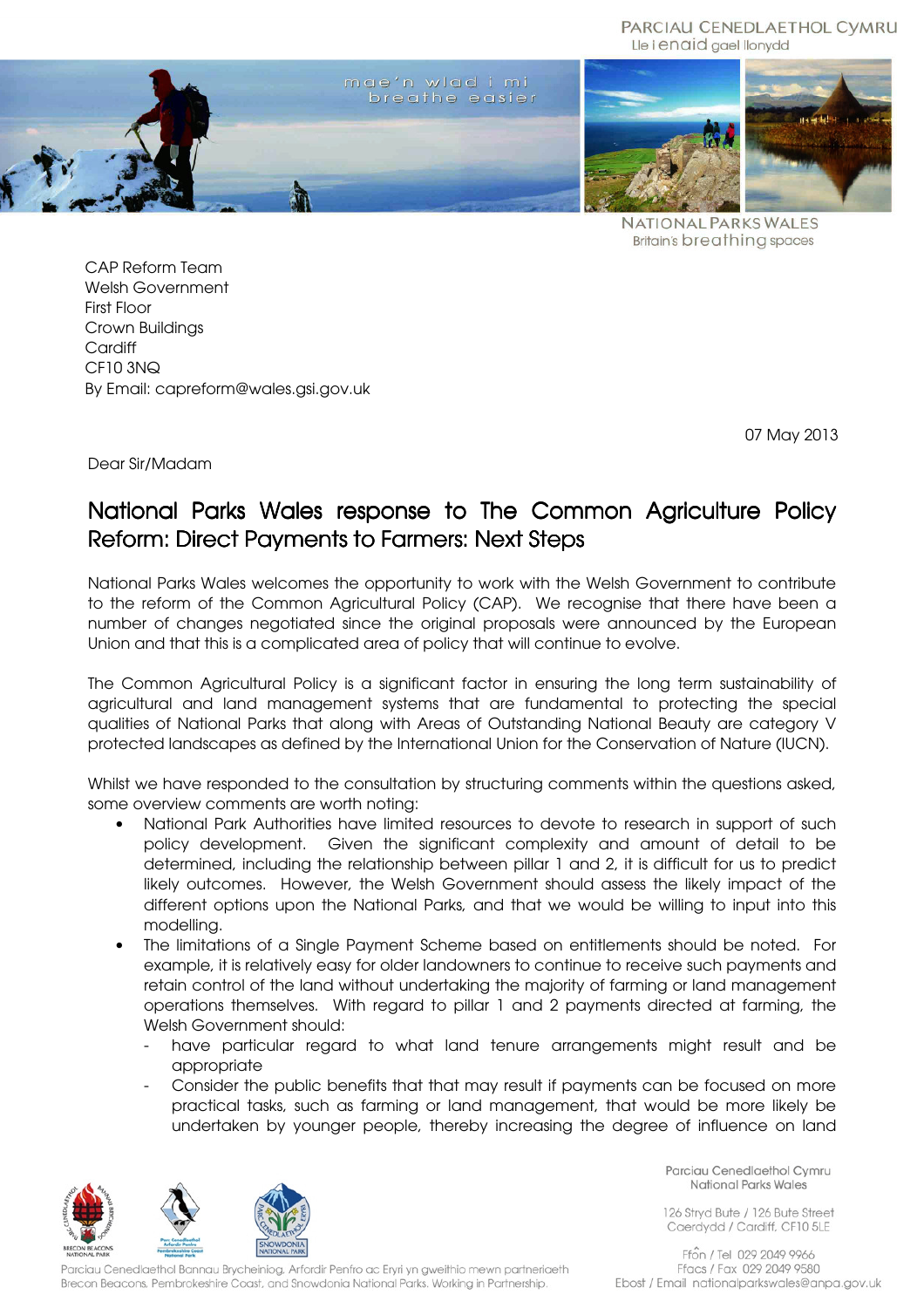management and their potential to contribute to a sustainable rural economy (as identified as being a priority within the 2020 report).

## Conversation Questions

## Direct Payments

# Do you have a view on what sort of combination of rates should be used? Why?

Considerations should be given to the potential impact on farming systems, communities and environment within National Parks of the different options. Retaining a viable agricultural economy is fundamental to protecting & enhancing many of the special qualities of National Parks. Further evidence is required to be able to comment on the likely impact of uniform or differential rates upon the Welsh National Parks. Particular attention should be paid to:

- Consequential impacts on farming systems associated with less productive land with high environmental value (for example cliff pastures, moorland and common land)
- The impact on grazing systems involving cattle (that may traditionally have received relatively higher levels of subsidy support)

#### Transition Period

## Do you think that the transition period should be 5 years, 10 years or an alternative? Why?

A clear transition period is required. Change to 100% area payments

#### Do you think that the change in year 1 should be 40%? Why?

No comment

#### **National Reserve**

## Do you agree that new entrants should be able to access entitlements through the National Reserve?

There is an argument for this as it may have potential to support younger people to become established in farming either directly (by the provision of support payments without the capital outlay of buying entitlements) or indirectly by creating a greater supply of entitlements for trading (thereby devaluing their capital value). Consideration should be given to restricting transferability of National Reserve entitlements to prevent potential abuse of this policy.

National Reserve is only one consideration for encouraging new entrants (including younger farmers), of which more will be said later. The importance of a vibrant rural economy that includes farming is fundamental.

#### **Entitlements**

#### Do you agree that there should be two or three reference years to access entitlements?

There is an argument that flexibility should be increased so long as there is not an overly significant burden on the Welsh Government to administer.



Parciau Cenedlaethol Bannau Brycheiniog, Arfordir Penfro ac Eryri yn gweithio mewn partneriaeth Brecon Beacons, Pembrokeshire Coast, and Snowdonia National Parks. Working in Partnership.

Parciau Cenedlaethol Cymru National Parks Wales

126 Stryd Bute / 126 Bute Street Caerdydd / Cardiff, CF10 5LE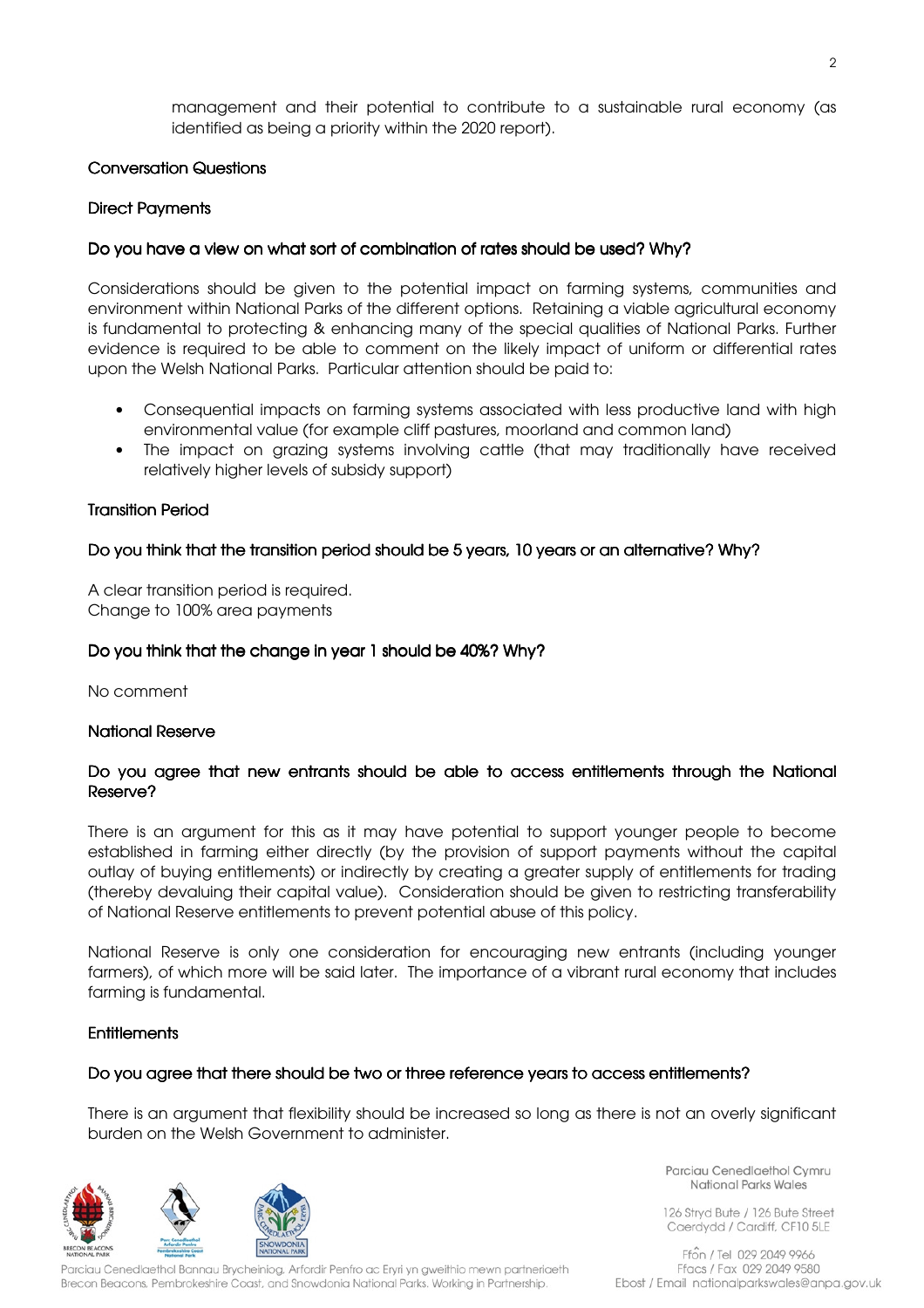# Do you think that farmers who have not exercised entitlements in the reference years should be allowed to apply for entitlements, if they can demonstrate active farming activity?

In some ways this is too simple a question to be answered on its own, other than expressing broad aspirations as to what should try to be achieved as it depends on all of the other detail in the regulations.

To give an overview, there is an argument for greater flexibility to create more of a level playing field, especially for relatively new entrants and also to assist in longer term planning of family farms (e.g. to cope with family deaths, short term illnesses etc). The new system should, as far as reasonable possible, be based upon current businesses rather than historical.

## Active Farmer

# Do you think that the "negative list" approach is a good one? What sort of characteristics or business types should be in a 'negative list'?

Care needs to be taken so that agricultural land with high environmental value is not excluded. This may be owned and managed by larger public or charitable bodies such as the Ministry of Defence, wildlife charities, utility companies (for example farmland owned by Welsh Water) or public authorities such as National Parks.

# **Greening**

# Do you agree that a proportion of the direct payment should be dependent on environmental actions?

Yes, though it depends on:

- how this interacts with other policy areas such as cross-compliance and agri-environment schemes
- flexibility to be relevant to Welsh agricultural land and systems
- the degree of additional burden on farming systems for the amount of environmental gain.

# What percentage should be governed this way?

There is an argument that greening will have a number of longer term benefits and that a high percentage is appropriate. However, it may be more efficient to achieve environmental and other public benefits by concentrating more resources into pillar 2.

Potential benefits of greening include:

- Greater potential for public benefits to be delivered in return for this investment
- Greater transparency for the public and therefore greater potential for continued public support of the farming sector

If basic environmental measures are covered within pillar 1, it may free up resources in pillar 2 to deliver higher level outcomes

# What do you think of the alternative practices being proposed for greening?

There was a need to amend the greening proposals as originally proposed within Europe to reduce the likelihood of unnecessary burden on farm businesses with limited public benefits. There may be potential for the Welsh Government to improve the proposals still further.



Parciau Cenedlaethol Cymru National Parks Wales

126 Stryd Bute / 126 Bute Street Caerdydd / Cardiff, CF10 5LE

Ffon / Tel 029 2049 9966 Parciau Cenedlaethol Bannau Brycheiniog, Arfordir Penfro ac Eryri yn gweithio mewn partneriaeth Ffacs / Fax 029 2049 9580 Brecon Beacons, Pembrokeshire Coast, and Snowdonia National Parks. Working in Partnership. Ebost / Email nationalparkswales@anpa.gov.uk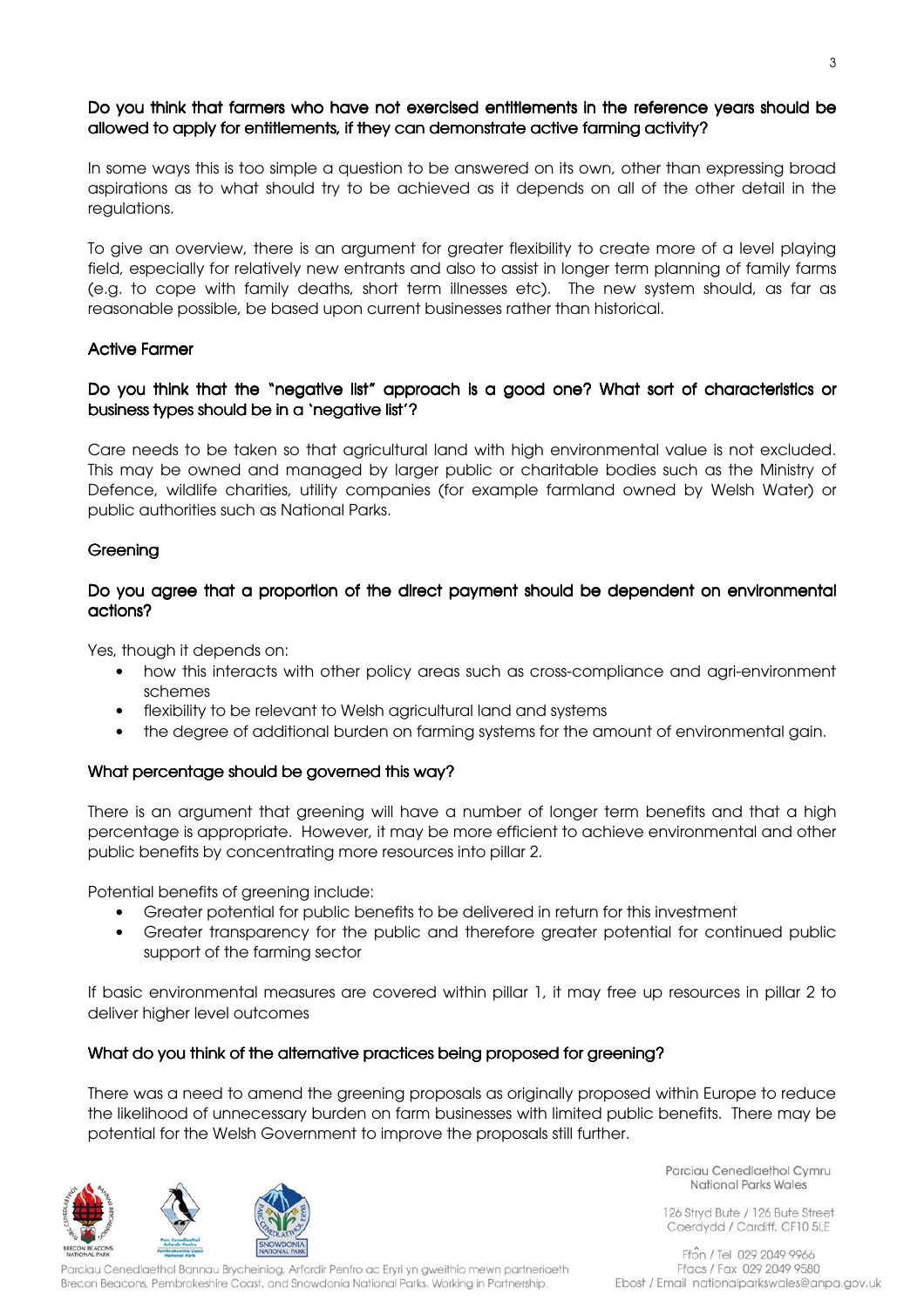## Small Farmer Scheme

## Do you think the Welsh Government should run a Small Farmer Scheme? Why?

It is not immediately apparent why a small farmer scheme should be regarded as a priority for Wales within pillar 1 and there is potential for it do more harm than good. For example:

- One unintended consequence with the transfer to an area based scheme, as happened in England, is for a disproportionate amount of scarce government resources to be tied up with a large number of relatively insignificant small farms.
- Small holdings that fall within the Small Farmer Scheme threshold may contain features of high conservation value that would effectively have less protection than they might have if associated with a larger holding.

However, there is an argument that smaller areas of land should be eligible for support within pillar 2 as they may have a significant natural resource value (e.g "high natural value farms") or be able to deliver significant public benefits.

## What do you think should be the minimum farm size to be eligible to claim direct payment? Why?

5Ha may be a logical threshold and have commonality with other regulations (e.g. planning permitted development rights) for pillar 1 funding.

The case could be made that a smaller threshold should be considered for pillar 2, for example either to enable support for small areas of high conservation value (due to either biodiversity, historical or landscape interest), public access or innovative rural enterprises on smaller areas of land.

# **Capping**

## Do you think the Welsh Government should make payments of over €300,000 to individual businesses? Is €300,000 the right level for capping?

No comment

#### Young Farmers

#### Do you think that enhanced compulsory income support is a good way to support young farmers?

Unsure whether this is the most efficient or fair way to channel resources (see comments to the question below). Our opinion is that support is better focused on training, technical & professional advice and potentially capital grants.

## Would it be better to support them through other measures, such as skills improvements, mentoring or capital grants? Why?

Support for younger farmers has been identified as a policy area for support for national government (e.g. within the 2020 report) and regionally (for example within National Park Management Plans). Partly this is to enable greater innovation and competiveness within the rural economy. It may therefore be a better use of limited resources to support training, development and investment (for example through pillar 2) rather than relying on the relatively blunt tool of enhanced compulsory income for younger farmers.





Parciau Cenedlaethol Bannau Brycheiniog, Arfordir Penfro ac Eryri yn gweithio mewn partneriaeth Brecon Beacons, Pembrokeshire Coast, and Snowdonia National Parks. Working in Partnership.

Parciau Cenedlaethol Cymru National Parks Wales

126 Stryd Bute / 126 Bute Street Caerdydd / Cardiff, CF10 5LE